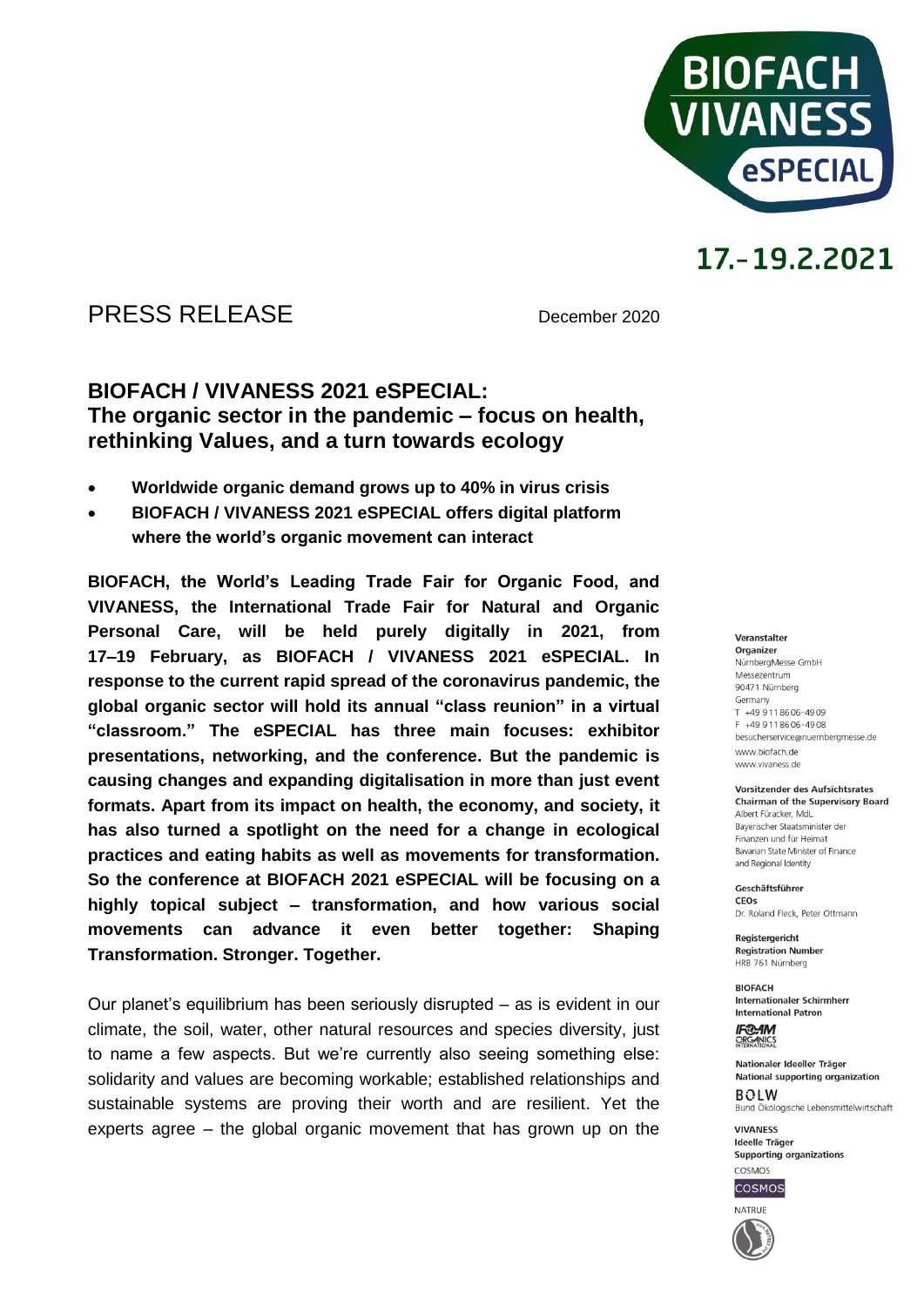

basis of these values also needs a transformation that looks to the future at every stage of the value chain.

The organic transformation has to take place not just out in the fields  $-$  it also needs a new way of thinking about eating habits and consumer behaviour. Last but not least, a constructive, communal structuring of change with the participation of a wide range of allies, a transformation at every level: for the climate, for greater biodiversity, for greater fairness in the supply chain, and for food justice. In 2021, the international organic movement will be discussing exactly these issues at BIOFACH eSPECIAL.

### **Consumers more aware about food and health**

Ever since the coronavirus crisis began, familiar practices and daily routines have come into question in every aspect of our lives. Things that were often under-appreciated parts of our pre-Covid normality – reliably full shelves in shops, specialties from far-off lands, global freedom of movement and much more – now prove to be restricted. And that has lent new importance to other things: healthy eating, organic products, products' origins and how they're processed, regional goods. Georg Kaiser, Managing Director of the Bio Company chain in Berlin, says, "At Bio Company we're experiencing even more demand for regional foods than we already had before. Thanks to sound intuition and predictive management, our supply chains are quite secure."

German transformation researcher and social psychologist Harald Welzer says the pandemic has opened many consumers' eyes. As though in a magnifying glass, many are suddenly seeing the connections between the pandemic and the exploitation of the planet – the whole system, he says, is disturbed. That has made consumers more aware of the relationship between food and health. Some are even focusing on strengthening their immune systems to protect against the virus – many are turning more to organic foods. "We're sensing that clients are being more and more aware in their food shopping, and appreciate the qualities of organic products", explains Lukas Nossol, Head of Marketing / Corporate Communications at Dennree.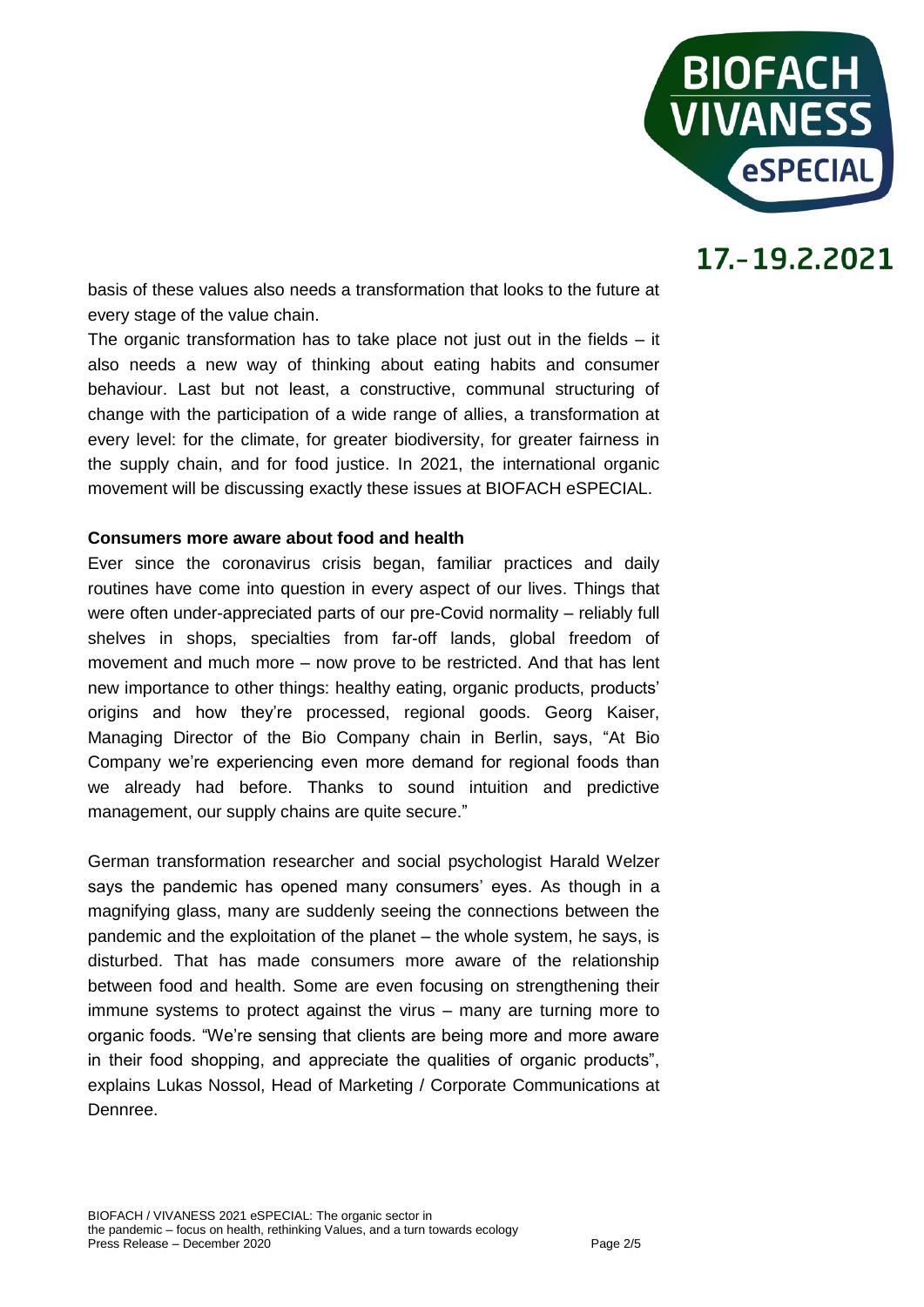

#### **Retail counts for the system**

The pandemic is also bringing the services of everyone involved in retail into the limelight – they're relevant to the system. Nossol describes the situation in the market: "2020 posed major challenges for food retail. The biggest one was the temporary peak loads on intralogistics as a result of heavy nationwide demand for products to meet daily needs. Of course all the rules to reduce the risk of infection at our natural foods markets were also unfamiliar. Yet we overcame both challenges quickly and effectively thanks to close collaboration with our long-standing partners and suppliers, and at the shops, and thanks to our employees' dedication." Kaiser at Bio Company had a similar experience: "With commitment and team spirit, we overcame the challenges quite well. By now we've made it all routine. It's true that we've seen higher revenues during the waves. But on the other hand we've also had higher costs for things like personnel, installing Plexiglas barriers, setting up disinfectant dispensers, providing nose and mouth masks for our employees, and a lot more."

#### **Pandemic gives a lift to demand for organics worldwide**

Amarjit Sahota, an international expert on the organic products market and the founder of Organic Monitor market researchers, now Ecovia Intelligence, of London, speaks of a "coronavirus boost for the global organic industry". From India to Europe to the USA, the pandemic has brought wholesalers and retailers a surge of up to 40% in demand from last year. Most of all, online business is booming so vigorously that Amazon, owner of organic foods giant Whole Foods, has now had to limit online organic food sales in the USA so it can meet the enormous demand, Sahota reports. The new health awareness has had two major effects. Consumers around the world are turning more and more to organic products. Hoarding during the uncertain time of the first lockdown led to empty shelves and restocking problems for some groups of goods, including in German natural foods retailing. The situation has now calmed, and logistics is working properly again even for goods from other European countries and overseas.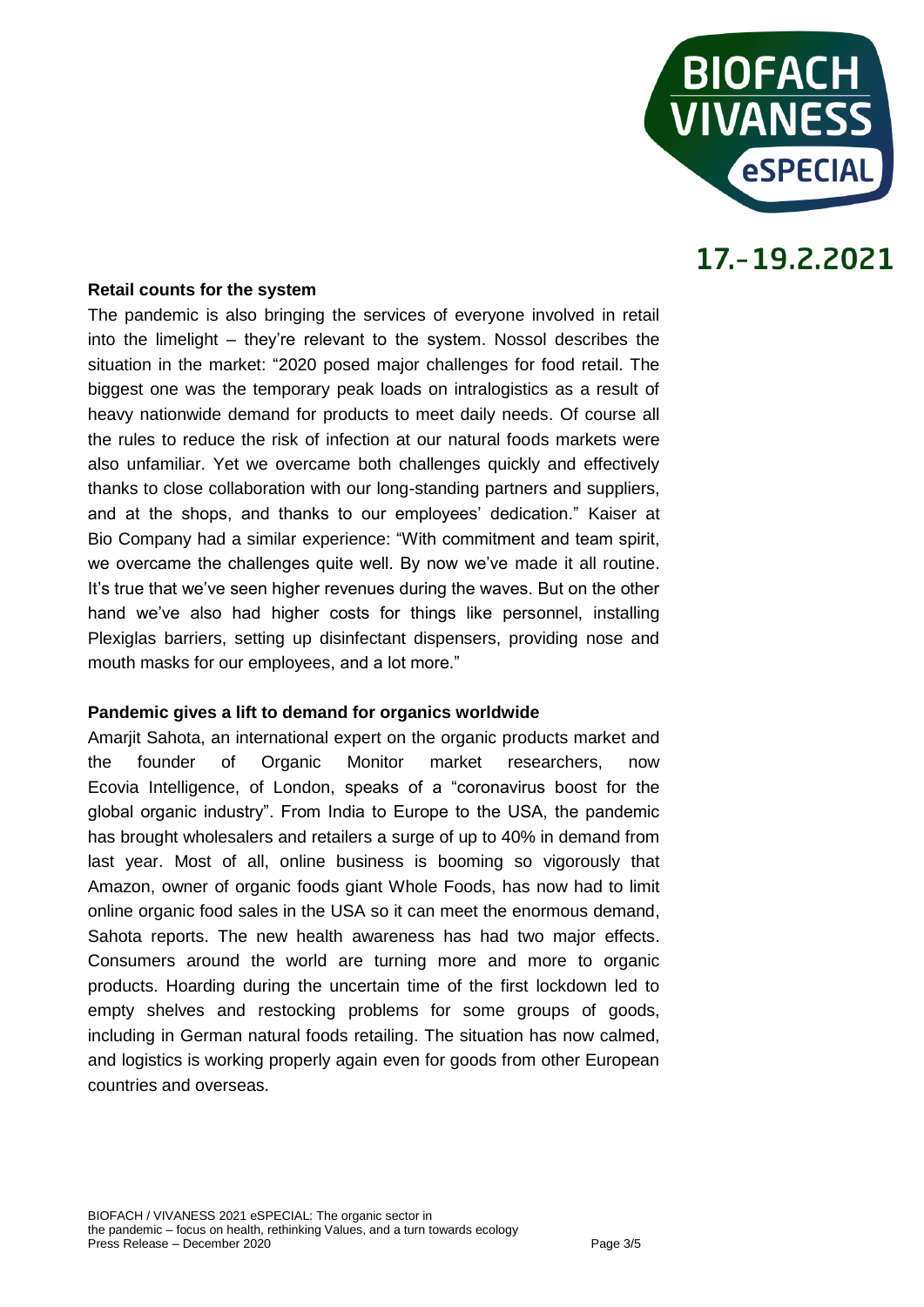

#### **Outlook: The international organics industry will continue to profit**

Sahota takes a look back on the evolution of the organic market: organic foods were first introduced on a large scale in the early 1990s. It took more than 15 years until worldwide revenues from organic products reached about 50 billion US dollars in 2008. Within another ten years (2018), revenues passed 100 billion dollars. Since Covid-19 is changing the way we shop and eat, the next leap to 150 billion dollars might arrive within the next 5 years, Sahota predicts. But certain conditions will be important to ensure that the organic sector's growth is fair for everyone. The groundwork has been laid, as Lukas Nossol also emphasises "While globalised commodity channels are hard to manage, partly because one doesn't know some of the suppliers any more, the organic sector is well networked. Specialty retailers know who they're working with, they're people they can talk to and work out solutions with. So we're looking with confidence toward the upcoming year 2021."

#### **Balance disrupted between supplier countries and selling markets**

Yet it's also true that the "international supplier network is under pressure", Sahota admits. He explains the connection: many of the raw ingredients that are used by European and North American organic food companies come from Asia, Africa and Latin America. National lockdowns and uncertainties in managing the pandemic first interrupted many supply chains. Because of the pandemic, small organic farmers could no longer bring in some or all of their harvests, or could not export them. They are once again the people to suffer from a crisis. Take India as an example: the country is the source of organic tea, herbs, spices and other important organic ingredients. At the same time, the subcontinent is among the world's regions most severely affected by Covid-19.

#### **Transformation: Changing our lifestyle**

Prince Felix of Löwenstein, an organic farmer and long-standing Chairman of the BÖLW, the German Federation of Organic Food Producers – which is also a national supporting organization of BIOFACH – explains that one crucial factor for bringing about the ecological transformation will be to link the various transformation movements together in such a way that they can work creatively and reinforce one another in the same direction.